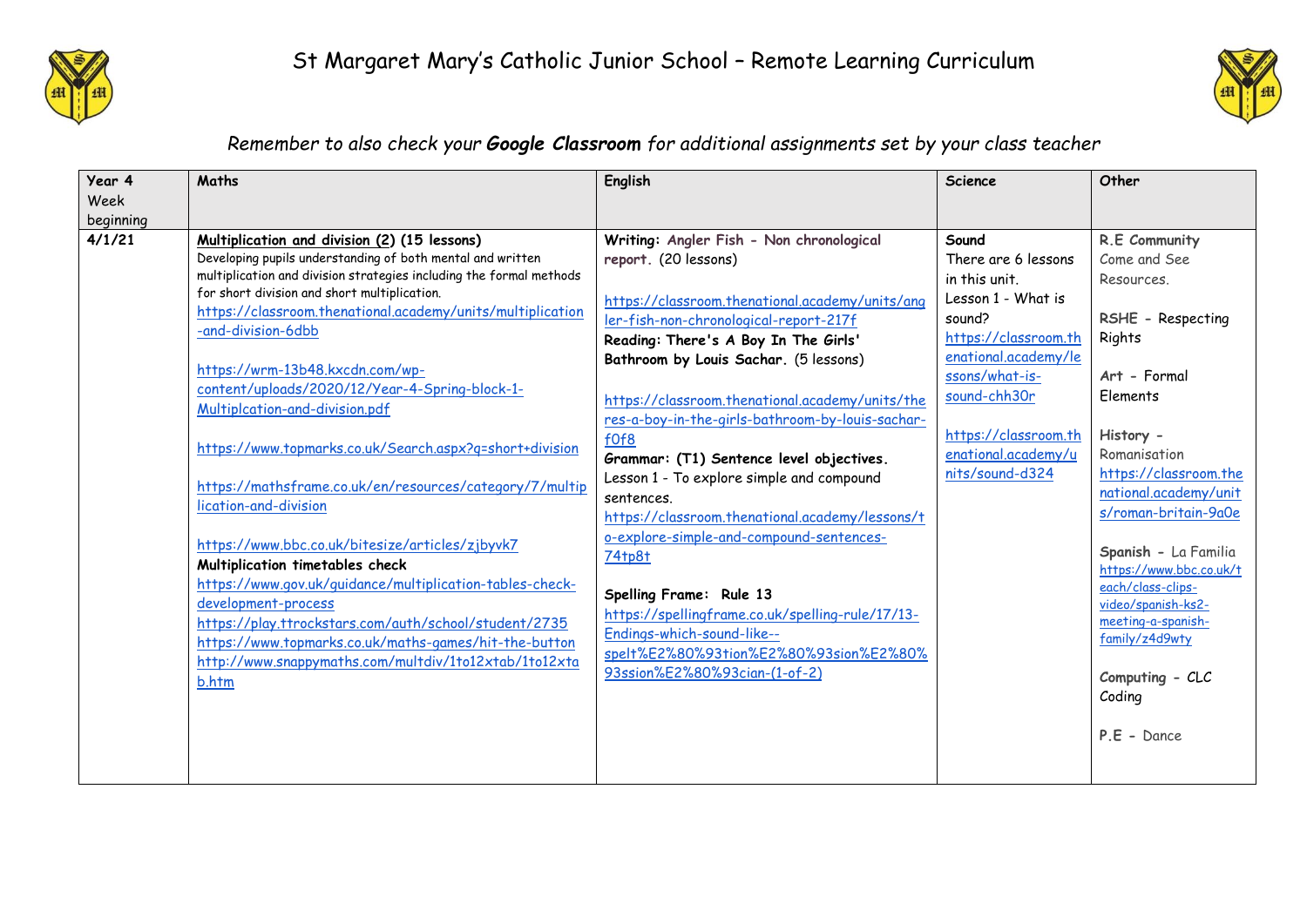| 11/1/21 | Multiplication and division (2) (15 lessons)                                                         | Writing: Angler Fish - Non chronological                                       | Sound                | R.E Community        |
|---------|------------------------------------------------------------------------------------------------------|--------------------------------------------------------------------------------|----------------------|----------------------|
|         | Developing pupils understanding of both mental and written multiplication                            | report. (20 lessons)                                                           | There are 6 lessons  | Come and See         |
|         | and division strategies including the formal methods for short division and<br>short multiplication. |                                                                                | in this unit.        | Resources.           |
|         | https://classroom.thenational.academy/units/multiplication                                           | https://classroom.thenational.academy/units/ang                                | Lesson 2 - How are   |                      |
|         | -and-division-6dbb                                                                                   | ler-fish-non-chronological-report-217f                                         | different sounds     | RSHE - Respecting    |
|         | https://wrm-13b48.kxcdn.com/wp-                                                                      |                                                                                | produced?            | Rights               |
|         | content/uploads/2020/12/Year-4-Spring-block-1-                                                       | Reading: There's A Boy In The Girls'                                           | https://classroom.t  |                      |
|         | Multiplcation-and-division.pdf                                                                       | Bathroom by Louis Sachar. (5 lessons)                                          | henational.academy   | Art - Formal         |
|         |                                                                                                      |                                                                                | /lessons/how-are-    | Elements             |
|         | https://www.topmarks.co.uk/Search.aspx?q=short+division                                              | https://classroom.thenational.academy/                                         | different-sounds-    |                      |
|         |                                                                                                      | units/theres-a-boy-in-the-girls-                                               | produced-6nj3et      | History -            |
|         | https://mathsframe.co.uk/en/resources/category/7/multip                                              |                                                                                |                      | Romanisation         |
|         | lication-and-division                                                                                | bathroom-by-louis-sachar-f0f8                                                  |                      |                      |
|         |                                                                                                      |                                                                                |                      | Spanish - La Familia |
|         | https://www.bbc.co.uk/bitesize/articles/zjbyvk7                                                      |                                                                                |                      |                      |
|         |                                                                                                      | Grammar: (T1) Sentence level objectives.                                       |                      | Computing - CLC      |
|         | Multiplication timetables check                                                                      | Lesson 2 - To explore complex sentences.                                       |                      | Coding               |
|         | https://www.gov.uk/guidance/multiplication-tables-check-                                             | https://classroom.thenational.academy/lessons/t                                |                      | $P.E - Dance$        |
|         | development-process                                                                                  | o-explore-complex-sentences-65j30c                                             |                      |                      |
|         |                                                                                                      |                                                                                |                      |                      |
|         | https://play.ttrockstars.com/auth/school/student/2735                                                | Spelling Frame: Rule 14                                                        |                      |                      |
|         |                                                                                                      | https://spellingframe.co.uk/spelling-rule/61/14-<br>Endings-which-sound-like-- |                      |                      |
|         | https://www.topmarks.co.uk/maths-games/hit-the-button                                                |                                                                                |                      |                      |
|         | http://www.snappymaths.com/multdiv/1to12xtab/1to12xta                                                | spelt%E2%80%93tion%E2%80%93sion%E2%80%<br>93ssion%E2%80%93cian-(2-of-2)        |                      |                      |
|         | b.htm                                                                                                |                                                                                |                      |                      |
| 18/1/21 | Multiplication and division (2) (15 lessons)                                                         | Writing: Angler Fish - Non chronological                                       | Sound                | R.E Community        |
|         | Developing pupils understanding of both mental and written multiplication                            | report. (20 lessons)                                                           | There are 6 lessons  | Come and See         |
|         | and division strategies including the formal methods for shot division and                           |                                                                                | in this unit.        | Resources.           |
|         | short multiplication.                                                                                | https://classroom.thenational.academy/units/ang                                | Lesson 3 - What are  |                      |
|         | https://classroom.thenational.academy/units/multiplication                                           | ler-fish-non-chronological-report-217f                                         | pitch and frequency? | RSHE - Respecting    |
|         | -and-division-6dbb                                                                                   |                                                                                | https://classroom.th | Rights               |
|         | https://wrm-13b48.kxcdn.com/wp-                                                                      | Reading: Hansel and Gretel by Anthony Browne                                   | enational.academy/le |                      |
|         | content/uploads/2020/12/Year-4-Spring-block-1-                                                       | (5 lessons)                                                                    | ssons/what-are-      | Art - Formal         |
|         | Multiplcation-and-division.pdf                                                                       | https://classroom.thenational.academy/units/han                                | pitch-and-           | Elements             |
|         | https://www.topmarks.co.uk/Search.aspx?q=short+division                                              | sel-and-gretel-by-anthony-browne-e2f3                                          | frequency-6gr64t     |                      |
|         |                                                                                                      |                                                                                |                      | History -            |
|         | https://mathsframe.co.uk/en/resources/category/7/multip                                              | Grammar: (T1) Sentence level objectives.                                       |                      | Romanisation         |
|         | lication-and-division                                                                                | Lesson 3 - To explore relative clauses.                                        |                      |                      |
|         |                                                                                                      |                                                                                |                      | Spanish - La Familia |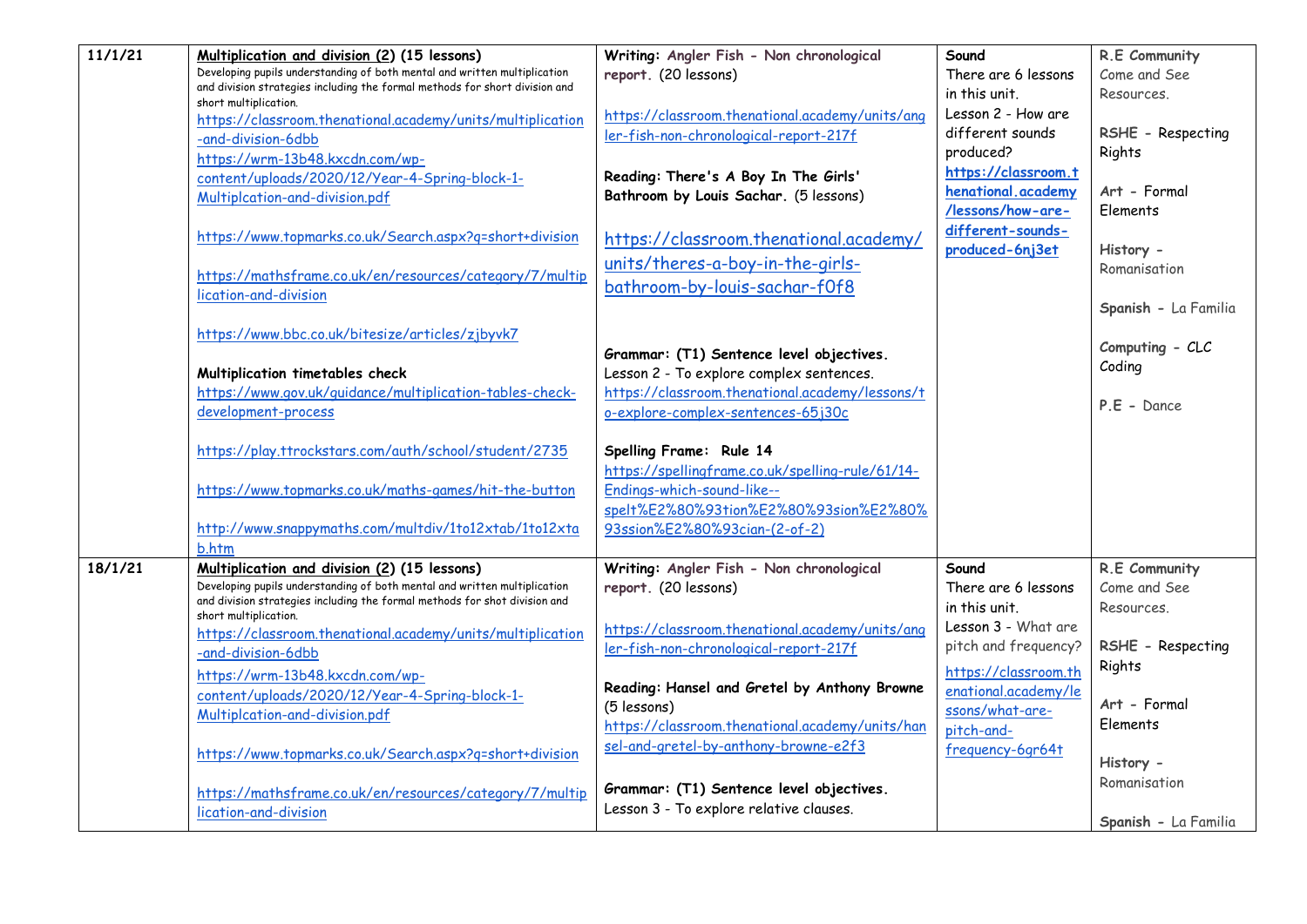|         | https://www.bbc.co.uk/bitesize/articles/zjbyvk7<br>Multiplication timetables check<br>https://www.gov.uk/guidance/multiplication-tables-check-<br>development-process<br>https://play.ttrockstars.com/auth/school/student/2735<br>https://www.topmarks.co.uk/maths-games/hit-the-button<br>http://www.snappymaths.com/multdiv/1to12xtab/1to12xta<br>b.htm                                                                                                                                                                                                                                                                                  | https://classroom.thenational.academy/lessons/t<br>o-explore-relative-clauses-65k30c<br>Spelling Frame: Rule 15<br>https://spellingframe.co.uk/spelling-rule/18/15-<br>Words-with-the-k-sound-spelt-ch-(Greek-in-<br>origin)                                                                                                                                         |                                                                                                                                                                                                                        | Computing - CLC<br>Coding<br>$P.E - Dance$                                                                                                                  |
|---------|--------------------------------------------------------------------------------------------------------------------------------------------------------------------------------------------------------------------------------------------------------------------------------------------------------------------------------------------------------------------------------------------------------------------------------------------------------------------------------------------------------------------------------------------------------------------------------------------------------------------------------------------|----------------------------------------------------------------------------------------------------------------------------------------------------------------------------------------------------------------------------------------------------------------------------------------------------------------------------------------------------------------------|------------------------------------------------------------------------------------------------------------------------------------------------------------------------------------------------------------------------|-------------------------------------------------------------------------------------------------------------------------------------------------------------|
| 25/1/21 | Multiplication and division (2) (15 lessons)<br>Developing pupils understanding of both mental and written multiplication and division<br>strategies including the formal methods for shot division and short multiplication.<br>https://classroom.thenational.academy/units/multiplication<br>-and-division-6dbb<br>https://wrm-13b48.kxcdn.com/wp-<br>content/uploads/2020/12/Year-4-Spring-block-1-<br>Multiplcation-and-division.pdf<br>https://www.topmarks.co.uk/Search.aspx?q=short+division<br>https://mathsframe.co.uk/en/resources/category/7/multip<br>lication-and-division<br>https://www.bbc.co.uk/bitesize/articles/zjbyvk7 | Writing: Angler Fish - Non chronological<br>report. (20 lessons)<br>https://classroom.thenational.academy/units/ang<br>ler-fish-non-chronological-report-217f<br>Reading: Hansel and Gretel by Anthony Browne<br>(5 lessons)<br>https://classroom.thenational.academy/units/han<br>sel-and-gretel-by-anthony-browne-e2f3<br>Grammar: (T1) Sentence level objectives. | Sound<br>There are 6 lessons<br>in this unit.<br>Lesson 4 - What do<br>we mean by<br>amplitude of sound?<br>https://classroom.th<br>enational.academy/le<br>ssons/what-do-we-<br>mean-by-amplitude-<br>of-sound-c8tp8e | R.E Community<br>Come and See<br>Resources.<br>RSHE - Respecting<br>Rights<br>Art - Formal<br>Elements<br>History -<br>Romanisation<br>Spanish - La Familia |
|         | Multiplication timetables check<br>https://www.gov.uk/guidance/multiplication-tables-check-<br>development-process<br>https://play.ttrockstars.com/auth/school/student/2735<br>https://www.topmarks.co.uk/maths-games/hit-the-button<br>http://www.snappymaths.com/multdiv/1to12xtab/1to12xtab.htm                                                                                                                                                                                                                                                                                                                                         | Lesson 4 - To explore fronted adverbials.<br>https://classroom.thenational.academy/lessons/t<br>o-explore-fronted-adverbials-71h64t<br>Spelling Frame: Rule 16<br>https://spellingframe.co.uk/spelling-rule/19/16-<br>Words-with-the-sound-spelt-ch-(mostly-French-<br>in-origin)                                                                                    |                                                                                                                                                                                                                        | Computing - CLC<br>Coding<br>$P.E - Dance$                                                                                                                  |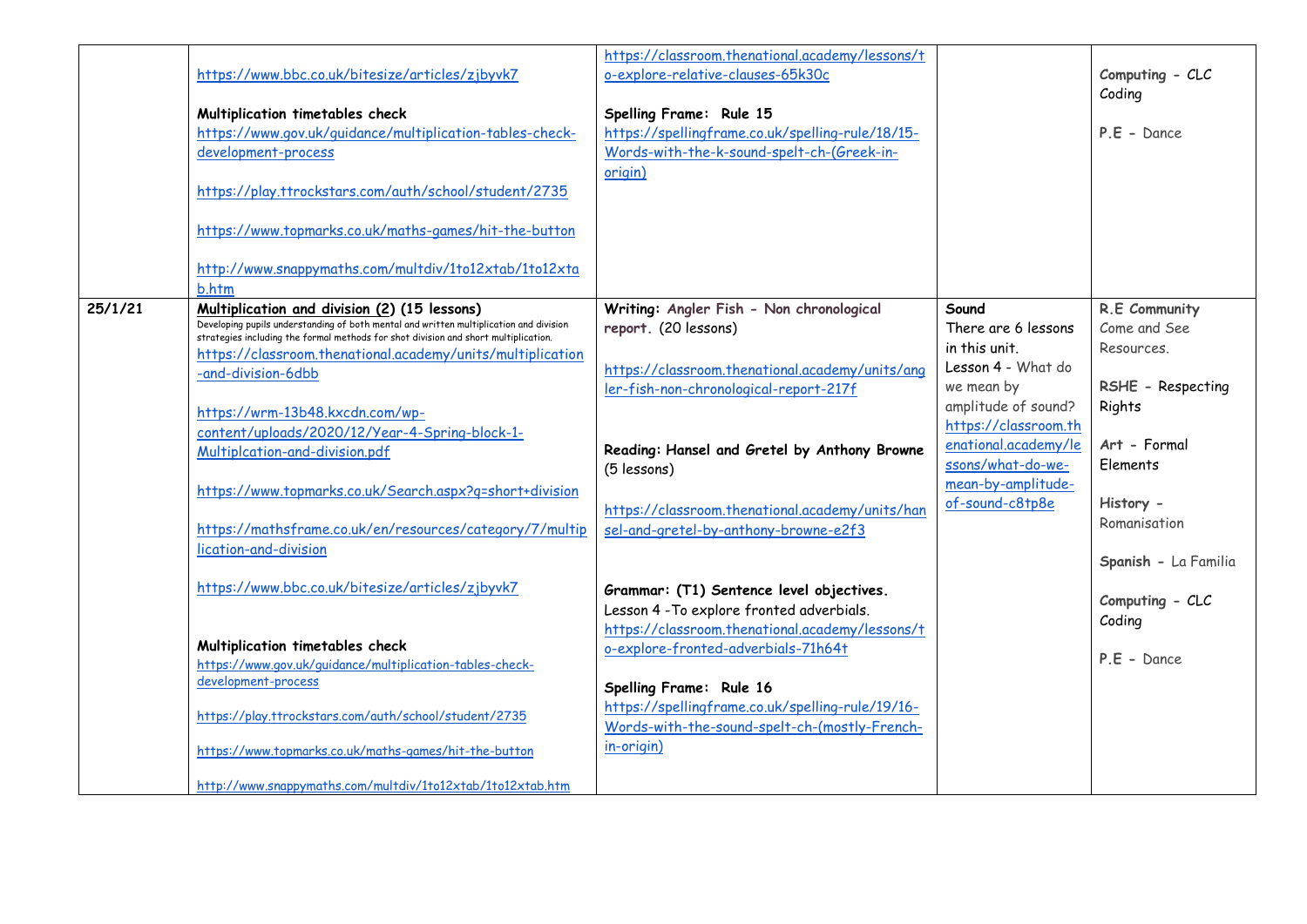| 1/2/21 | Measure - area (5 lessons)                                                      | Writing: The Robin - Narrative Writing           | Sound                | R.E - Giving and     |
|--------|---------------------------------------------------------------------------------|--------------------------------------------------|----------------------|----------------------|
|        | Exploring perimeter including perimeter of composite                            |                                                  | There are 6 lessons  | Receiving            |
|        | rectilinear shapes in mixed units. Introduces area and                          | https://classroom.thenational.academy/units/the  | in this unit.        | Come and See         |
|        | finding the area of shapes by counting squares, making                          | -robin-narrative-writing-edb9                    | Lesson 5 - What is   | Resources.           |
|        | connections between this and earlier work on arrays and                         |                                                  | acoustics?           |                      |
|        | multiplication.                                                                 | Reading: I Was a Rat! by Phillip Pullman         | https://classroom.th | RSHE - Respecting    |
|        | https://classroom.thenational.academy/units/area-and-                           |                                                  | enational.academy/le | Rights               |
|        | perimeter-ea69                                                                  | (5 lessons)                                      | ssons/what-is-       |                      |
|        |                                                                                 |                                                  | acoustics-6tj6at     | Art - Formal         |
|        | https://wrm-13b48.kxcdn.com/wp-                                                 | https://classroom.thenational.academy/units/i-   |                      | Elements             |
|        | content/uploads/2020/12/Year-4-Spring-block-2-Area.pdf                          | was-a-rat-by-phillip-pullman-40cb                |                      |                      |
|        |                                                                                 |                                                  |                      | History -            |
|        | https://www.bbc.co.uk/bitesize/topics/zjbq87h/articles/z                        | Grammar: (T1) Sentence level objectives.         |                      | Romanisation         |
|        | wqt6fr                                                                          | Lesson 5 - To explore non-finite subordinate     |                      |                      |
|        |                                                                                 | clauses.                                         |                      | Spanish - La Familia |
|        | https://mathsframe.co.uk/en/resources/category/7/multip                         | https://classroom.thenational.academy/lessons/t  |                      |                      |
|        | lication-and-division                                                           | o-explore-non-finite-subordinate-clauses-crtkgr  |                      | Computing - CLC      |
|        |                                                                                 |                                                  |                      | Coding               |
|        |                                                                                 | Spelling Frame: Rule 17                          |                      |                      |
|        | Multiplication timetables check                                                 | https://spellingframe.co.uk/spelling-rule/20/17- |                      | P.E - Dance          |
|        | https://www.gov.uk/guidance/multiplication-tables-check-<br>development-process | Words-ending-with-the-g-sound-                   |                      |                      |
|        |                                                                                 | spelt%E2%80%93que-and-the-k-sound-spelt-         |                      |                      |
|        | https://play.ttrockstars.com/auth/school/student/2735                           | %E2%80%93que-(French-in-origin)                  |                      |                      |
|        |                                                                                 |                                                  |                      |                      |
|        | https://www.topmarks.co.uk/maths-games/hit-the-button                           |                                                  |                      |                      |
|        |                                                                                 |                                                  |                      |                      |
|        | http://www.snappymaths.com/multdiv/1to12xtab/1to12xta                           |                                                  |                      |                      |
|        | b.htm                                                                           |                                                  |                      |                      |
|        |                                                                                 |                                                  |                      |                      |
| 8/2/21 | Measure - area (5 lessons)                                                      | Writing: The Robin - Narrative Writing           | Sound                | R.E - Giving and     |
|        | Exploring perimeter including perimeter of composite                            |                                                  | There are 6 lessons  | Receiving            |
|        | rectilinear shapes in mixed units. Introduces area and                          | (20 lessons)                                     | in this unit.        | Come and See         |
|        | finding the area of shapes by counting squares, making                          |                                                  | Lesson 6 - How can   | Resources.           |
|        | connections between this and earlier work on arrays and                         | https://classroom.thenational.academy/units/the  | you make a string    |                      |
|        | multiplication.                                                                 | -robin-narrative-writing-edb9                    | telephone?           | RSHE - Respecting    |
|        | https://classroom.thenational.academy/units/area-and-                           |                                                  | https://classroom.th | Rights               |
|        | perimeter-ea69                                                                  |                                                  | enational.academy/le |                      |
|        |                                                                                 |                                                  | ssons/what-is-       | Art - Formal         |
|        |                                                                                 |                                                  | acoustics-6ti6at     | Elements             |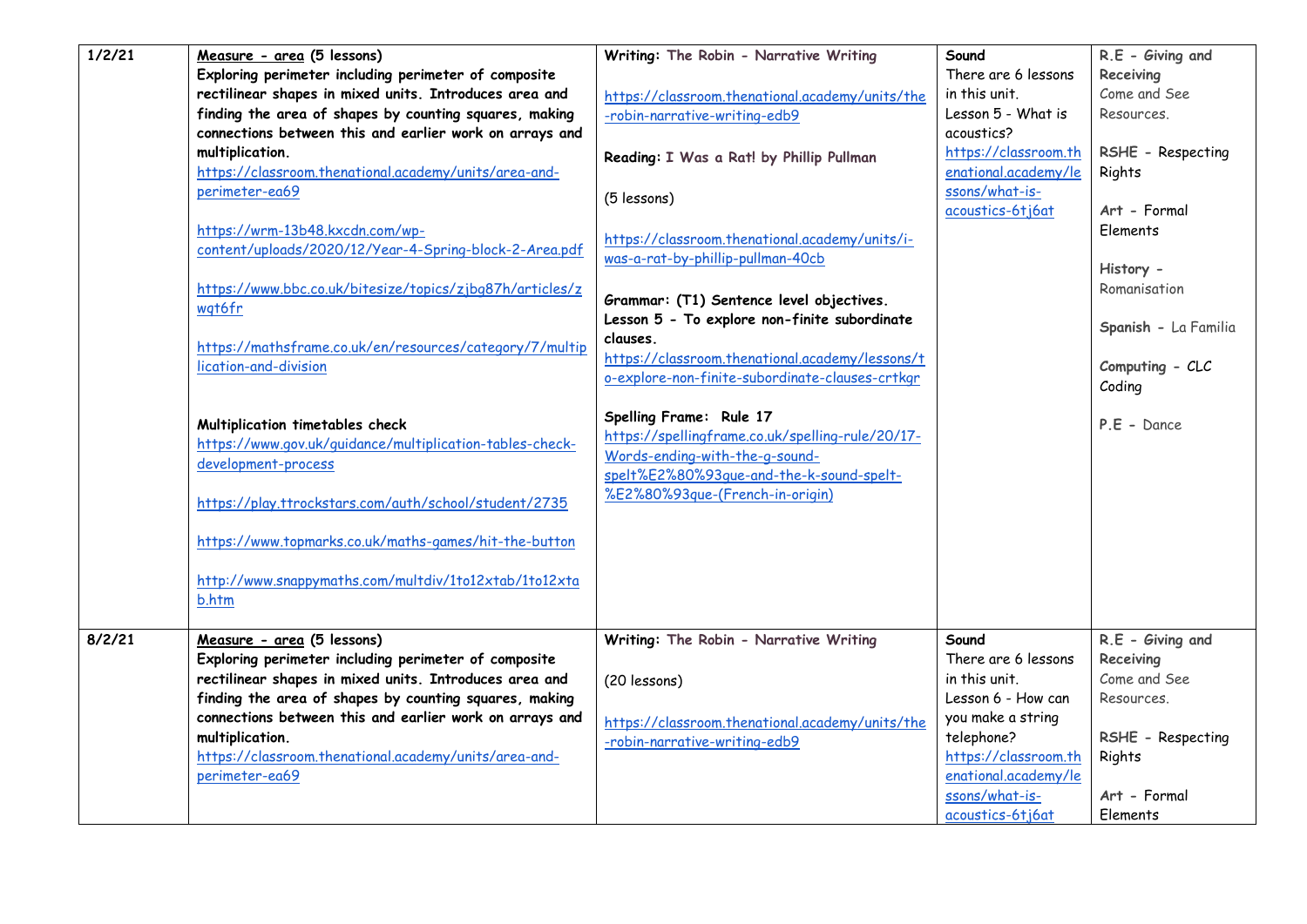|         | https://wrm-13b48.kxcdn.com/wp-<br>content/uploads/2020/12/Year-4-Spring-block-2-Area.pdf<br>https://www.bbc.co.uk/bitesize/topics/zjbq87h/articles/z<br>wqt6fr<br>https://mathsframe.co.uk/en/resources/category/7/multip<br>lication-and-division<br>Multiplication timetables check                                                                                                                                                                                                                                                                                                                                                                                                                     | Reading: I Was a Rat! by Phillip Pullman<br>(5 lessons)<br>https://classroom.thenational.academy/units/i-<br>was-a-rat-by-phillip-pullman-40cb                                                                                                                                                                                                                                                                                                                                                                                                                                              |                                                                                                                                                                         | History -<br>Romanisation<br>Spanish - La Familia<br>Computing - CLC<br>Coding<br>$P.E - Dance$                                                                                                                                                               |
|---------|------------------------------------------------------------------------------------------------------------------------------------------------------------------------------------------------------------------------------------------------------------------------------------------------------------------------------------------------------------------------------------------------------------------------------------------------------------------------------------------------------------------------------------------------------------------------------------------------------------------------------------------------------------------------------------------------------------|---------------------------------------------------------------------------------------------------------------------------------------------------------------------------------------------------------------------------------------------------------------------------------------------------------------------------------------------------------------------------------------------------------------------------------------------------------------------------------------------------------------------------------------------------------------------------------------------|-------------------------------------------------------------------------------------------------------------------------------------------------------------------------|---------------------------------------------------------------------------------------------------------------------------------------------------------------------------------------------------------------------------------------------------------------|
|         | https://www.gov.uk/guidance/multiplication-tables-check-<br>development-process<br>https://play.ttrockstars.com/auth/school/student/2735<br>https://www.topmarks.co.uk/maths-games/hit-the-button<br>http://www.snappymaths.com/multdiv/1to12xtab/1to12xta<br>b.htm                                                                                                                                                                                                                                                                                                                                                                                                                                        | Spelling Frame: Rule 18<br>https://spellingframe.co.uk/spelling-rule/21/18-<br>Words-with-the-sound-spelt-sc-(Latin-in-origin)                                                                                                                                                                                                                                                                                                                                                                                                                                                              |                                                                                                                                                                         |                                                                                                                                                                                                                                                               |
|         |                                                                                                                                                                                                                                                                                                                                                                                                                                                                                                                                                                                                                                                                                                            |                                                                                                                                                                                                                                                                                                                                                                                                                                                                                                                                                                                             |                                                                                                                                                                         |                                                                                                                                                                                                                                                               |
| 22/2/21 | Fractions (7 lessons)<br>Find equivalent fractions, introduces mixed numbers and improper fractions,<br>add and subtract fractions, calculate fractions of quantities and finally solve<br>problems involving fractions.<br>https://classroom.thenational.academy/units/fractions-<br>0678<br>https://wrm-13b48.kxcdn.com/wp-<br>content/uploads/2020/12/Year-4-Spring-block-3-<br>Fractions.pdf<br>Multiplication timetables check<br>https://www.gov.uk/guidance/multiplication-tables-check-<br>development-process<br>https://play.ttrockstars.com/auth/school/student/2735<br>https://www.topmarks.co.uk/maths-games/hit-the-button<br>http://www.snappymaths.com/multdiv/1to12xtab/1to12xta<br>b.htm | Writing: The Robin - Narrative Writing<br>https://classroom.thenational.academy/units/the<br>-robin-narrative-writing-edb9<br>Reading: Hidden Depths: Exploring the Deep<br>by Chloe Rodes<br>https://classroom.thenational.academy/units/hid<br>den-depths-exploring-the-deep-by-chloe-rodes-<br>f720<br>Grammar: Word level objectives.<br>Lesson 1 - To explore word class.<br>https://classroom.thenational.academy/lessons/t<br>o-explore-word-class-65k6ar<br>Spelling Frame: Rule 19<br>https://spellingframe.co.uk/spelling-rule/22/19-<br>Words-with-the-sound-spelt-ei-eigh-or-ey | Living things and<br>their habitats<br>There are 6 lessons<br>in this unit.<br>Lesson 1 - xxx<br>https://teachers.th<br>enational.academy/u<br>nits/ecosystems-<br>0008 | R.E - Giving and<br>Receiving<br>Come and See<br>Resources.<br>RSHE - Respecting<br>rights<br>DT - Food technology<br>making salads<br>Geography - Map<br>skills<br>Spanish - La Familia<br>Computing - CLC<br>Coding<br>$P.E - Indoor$<br>Athletics & Tennis |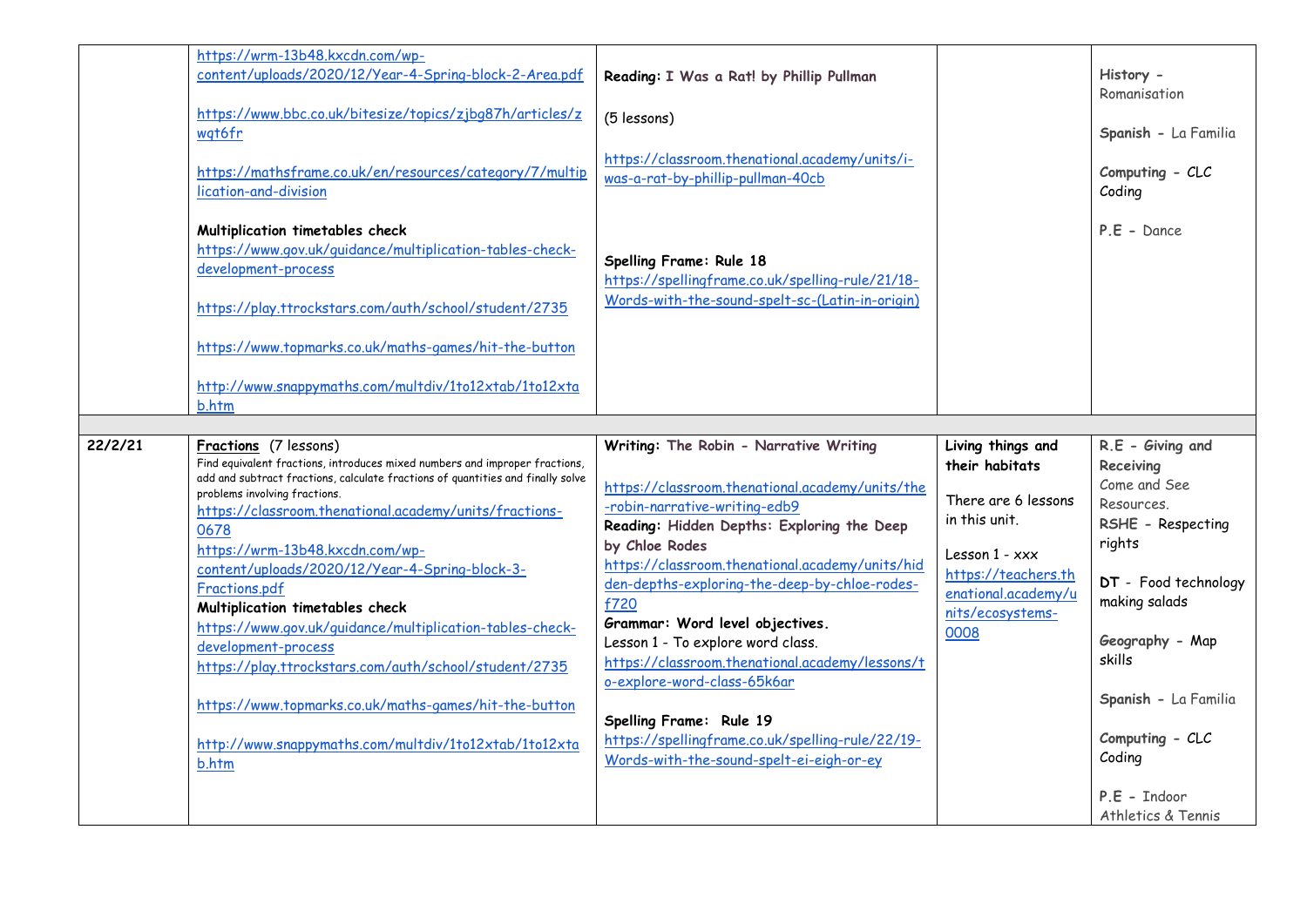| 1/3/21 | Fractions (8 lessons)                                                                                            | Writing: The Robin - Narrative Writing           | Living things and   | R.E - Giving and              |
|--------|------------------------------------------------------------------------------------------------------------------|--------------------------------------------------|---------------------|-------------------------------|
|        | Find equivalent fractions, introduces mixed numbers and                                                          | (20 lessons)                                     | their habitats      | Receiving                     |
|        | improper fractions, add and subtract fractions, calculate                                                        | https://classroom.thenational.academy/units/the  |                     | Come and See                  |
|        | fractions of quantities and finally solve problems involving                                                     | -robin-narrative-writing-edb9                    | There are 6 lessons | Resources.                    |
|        | fractions.                                                                                                       |                                                  | in this unit.       |                               |
|        | https://classroom.thenational.academy/units/fractions-                                                           | Reading: Hidden Depths: Exploring the Deep       |                     | RSHE - Respecting             |
|        | 0678                                                                                                             | by Chloe Rodes                                   | Lesson $2 - xxx$    | rights                        |
|        |                                                                                                                  | https://classroom.thenational.academy/units/hid  |                     |                               |
|        | https://wrm-13b48.kxcdn.com/wp-                                                                                  | den-depths-exploring-the-deep-by-chloe-rodes-    |                     | DT - Food technology          |
|        | content/uploads/2020/12/Year-4-Spring-block-3-                                                                   | f720                                             |                     | making salads                 |
|        | Fractions.pdf                                                                                                    |                                                  |                     |                               |
|        |                                                                                                                  | Grammar: Word level objectives.                  |                     | Geography - Map               |
|        |                                                                                                                  | Lesson 2 - To develop our knowledge of           |                     | skills                        |
|        | Multiplication timetables check                                                                                  | determiners.                                     |                     |                               |
|        | https://www.gov.uk/guidance/multiplication-tables-check-                                                         | https://classroom.thenational.academy/lessons/t  |                     | Spanish - La Familia          |
|        | development-process                                                                                              | o-develop-our-knowledge-of-determiners-6gr6cr    |                     |                               |
|        |                                                                                                                  |                                                  |                     | Computing - CLC               |
|        | https://play.ttrockstars.com/auth/school/student/2735                                                            | Spelling Frame: Rule 20                          |                     | Coding                        |
|        |                                                                                                                  | https://spellingframe.co.uk/spelling-rule/23/20- |                     |                               |
|        | https://www.topmarks.co.uk/maths-games/hit-the-button                                                            | Possessive-apostrophe-with-plural-words          |                     | $P.E - Indoor$                |
|        |                                                                                                                  |                                                  |                     | <b>Athletics &amp; Tennis</b> |
|        | http://www.snappymaths.com/multdiv/1to12xtab/1to12xta                                                            |                                                  |                     |                               |
|        | b.htm                                                                                                            |                                                  |                     |                               |
| 8/3/21 | Fractions (8 lessons)                                                                                            | Writing: John Lyons - Poetry (20 lessons)        | Living things and   | R.E - Self Discipline         |
|        | Find equivalent fractions, introduces mixed numbers and improper fractions,                                      | https://classroom.thenational.academy/units/joh  | their habitats      | Come and See                  |
|        | add and subtract fractions, calculate fractions of quantities and finally solve<br>problems involving fractions. | n-lyons-poetry-358f                              |                     | Resources.                    |
|        | https://classroom.thenational.academy/units/fractions-                                                           |                                                  | There are 6 lessons | RSHE - Respecting             |
|        | 0678                                                                                                             | Reading: Walter Tull's Scrapbook by Michaela     | in this unit.       | rights                        |
|        |                                                                                                                  | Morgan                                           | Lesson 3 - xxx      | DT - Food technology          |
|        | Multiplication timetables check                                                                                  | https://classroom.thenational.academy/units/wal  |                     | making salads                 |
|        | https://www.gov.uk/guidance/multiplication-tables-check-                                                         | ter-tulls-scrapbook-by-michaela-morgan-1e50.     |                     |                               |
|        | development-process                                                                                              |                                                  |                     | Geography - Map skills        |
|        |                                                                                                                  | Grammar: Word level objectives.                  |                     |                               |
|        | https://play.ttrockstars.com/auth/school/student/2735                                                            | Lesson 3 - To explore expanded noun phrases.     |                     | Spanish - La Familia          |
|        |                                                                                                                  | https://classroom.thenational.academy/lessons/t  |                     |                               |
|        | https://www.topmarks.co.uk/maths-games/hit-the-button                                                            | o-explore-expanded-noun-phrases-crt3.jd          |                     | Computing - CLC               |
|        |                                                                                                                  |                                                  |                     | Coding                        |
|        | http://www.snappymaths.com/multdiv/1to12xtab/1to12xta                                                            | Spelling Frame: Rule 21                          |                     |                               |
|        | b.htm                                                                                                            | https://spellingframe.co.uk/spelling-rule/24/21- |                     | P.E - Indoor Athletics        |
|        |                                                                                                                  | Homophones-and-near-homophones-1-of-4            |                     | & Tennis                      |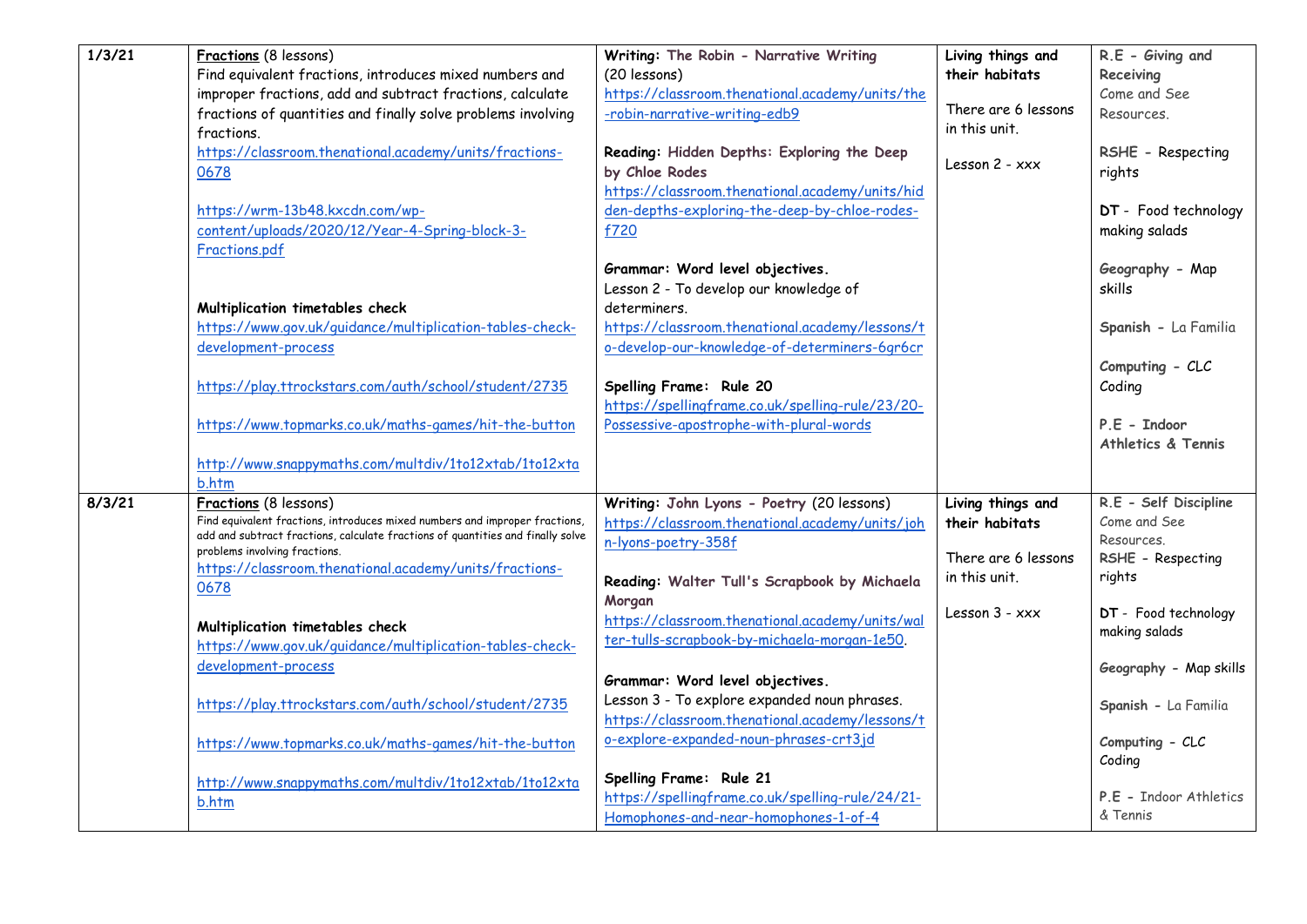| 15/3/21 | Decimals (10 lessons)<br>Understanding the value of tenths and hundredth using a variety of<br>representations; comparing and ordering decimals; rounding decimals and<br>calculating using decimals.<br>https://classroom.thenational.academy/units/decimals-<br>8526<br>https://wrm-13b48.kxcdn.com/wp-<br>content/uploads/2020/12/Year-4-Spring-block-4-<br>Decimals.pdf<br>Multiplication timetables check<br>https://www.gov.uk/guidance/multiplication-tables-check-<br>development-process<br>https://play.ttrockstars.com/auth/school/student/2735<br>https://www.topmarks.co.uk/maths-games/hit-the-button<br>http://www.snappymaths.com/multdiv/1to12xtab/1to12xta<br>b.htm | Writing: John Lyons - Poetry (20 lessons)<br>https://classroom.thenational.academy/units/joh<br>n-lyons-poetry-358f<br>Reading: Walter Tull's Scrapbook by Michaela<br>Morgan (5 lessons)<br>https://classroom.thenational.academy/units/wal<br>ter-tulls-scrapbook-by-michaela-morgan-1e50.<br>Grammar: Word level objectives.<br>Lesson 4 - To explore the functions of fronted<br>adverbials.<br>https://classroom.thenational.academy/lessons/t<br>o-explore-the-functions-of-fronted-adverbials-<br>6cu3ar<br>Spelling Frame: Rule 22                                                                   | Living things and<br>their habitats<br>There are 6 lessons<br>in this unit.<br>Lesson 4 - xxx   | R.E - Self Discipline<br>Come and See<br>Resources.<br>RSHE - Respecting<br>rights<br>DT - Food technology<br>making salads<br>Geography - Map<br>skills<br>Spanish - La Familia<br>Computing - CLC<br>Coding<br>$P E - Indoor$                  |
|---------|---------------------------------------------------------------------------------------------------------------------------------------------------------------------------------------------------------------------------------------------------------------------------------------------------------------------------------------------------------------------------------------------------------------------------------------------------------------------------------------------------------------------------------------------------------------------------------------------------------------------------------------------------------------------------------------|--------------------------------------------------------------------------------------------------------------------------------------------------------------------------------------------------------------------------------------------------------------------------------------------------------------------------------------------------------------------------------------------------------------------------------------------------------------------------------------------------------------------------------------------------------------------------------------------------------------|-------------------------------------------------------------------------------------------------|--------------------------------------------------------------------------------------------------------------------------------------------------------------------------------------------------------------------------------------------------|
|         |                                                                                                                                                                                                                                                                                                                                                                                                                                                                                                                                                                                                                                                                                       | https://spellingframe.co.uk/spelling-rule/51/22-<br>Homophones-and-near-homophones-2-of-4                                                                                                                                                                                                                                                                                                                                                                                                                                                                                                                    |                                                                                                 | Athletics & Tennis                                                                                                                                                                                                                               |
| 22/3/21 | Decimals (10 lessons)<br>Understanding the value of tenths and hundredth using a variety of<br>representations; comparing and ordering decimals; rounding decimals and<br>calculating using decimals.<br>https://classroom.thenational.academy/units/decimals-<br>8526<br>https://wrm-13b48.kxcdn.com/wp-<br>content/uploads/2020/12/Year-4-Spring-block-4-<br>Decimals.pdf<br>Multiplication timetables check<br>https://www.gov.uk/guidance/multiplication-tables-check-<br>development-process<br>https://play.ttrockstars.com/auth/school/student/2735<br>https://www.topmarks.co.uk/maths-games/hit-the-button<br>http://www.snappymaths.com/multdiv/1to12xtab/1to12xtab.htm     | Writing: John Lyons - Poetry (20 lessons)<br>https://classroom.thenational.academy/units/joh<br>n-lyons-poetry-358f<br>Reading: A Christmas Carol - by Charles<br>Dickens (5 lessons)<br>https://classroom.thenational.academy/units/a-<br>christmas-carol-by-charles-dickens-94bb<br>Grammar: Word Level Sentences<br>Lesson 5 - To explore using pronouns (relative<br>and possessive pronouns).<br>https://classroom.thenational.academy/lessons/t<br>o-explore-using-pronouns-relative-and-<br>possessive-pronouns-6cvpat<br>Spelling Frame: Rule 23<br>https://spellingframe.co.uk/spelling-rule/62/23- | Living things and<br>their habitats<br>There are 6 lessons<br>in this unit.<br>Lesson $6 - xxx$ | R.E - Self Discipline<br>Come and See<br>Resources.<br>RSHE - Respecting<br>rights<br>DT - Food technology<br>making salads<br>Geography - Map skills<br>Spanish - La Familia<br>Computing - CLC<br>Coding<br>P.E - Indoor Athletics<br>& Tennis |
|         |                                                                                                                                                                                                                                                                                                                                                                                                                                                                                                                                                                                                                                                                                       | Homophones-and-near-homophones-3-of-4                                                                                                                                                                                                                                                                                                                                                                                                                                                                                                                                                                        |                                                                                                 |                                                                                                                                                                                                                                                  |